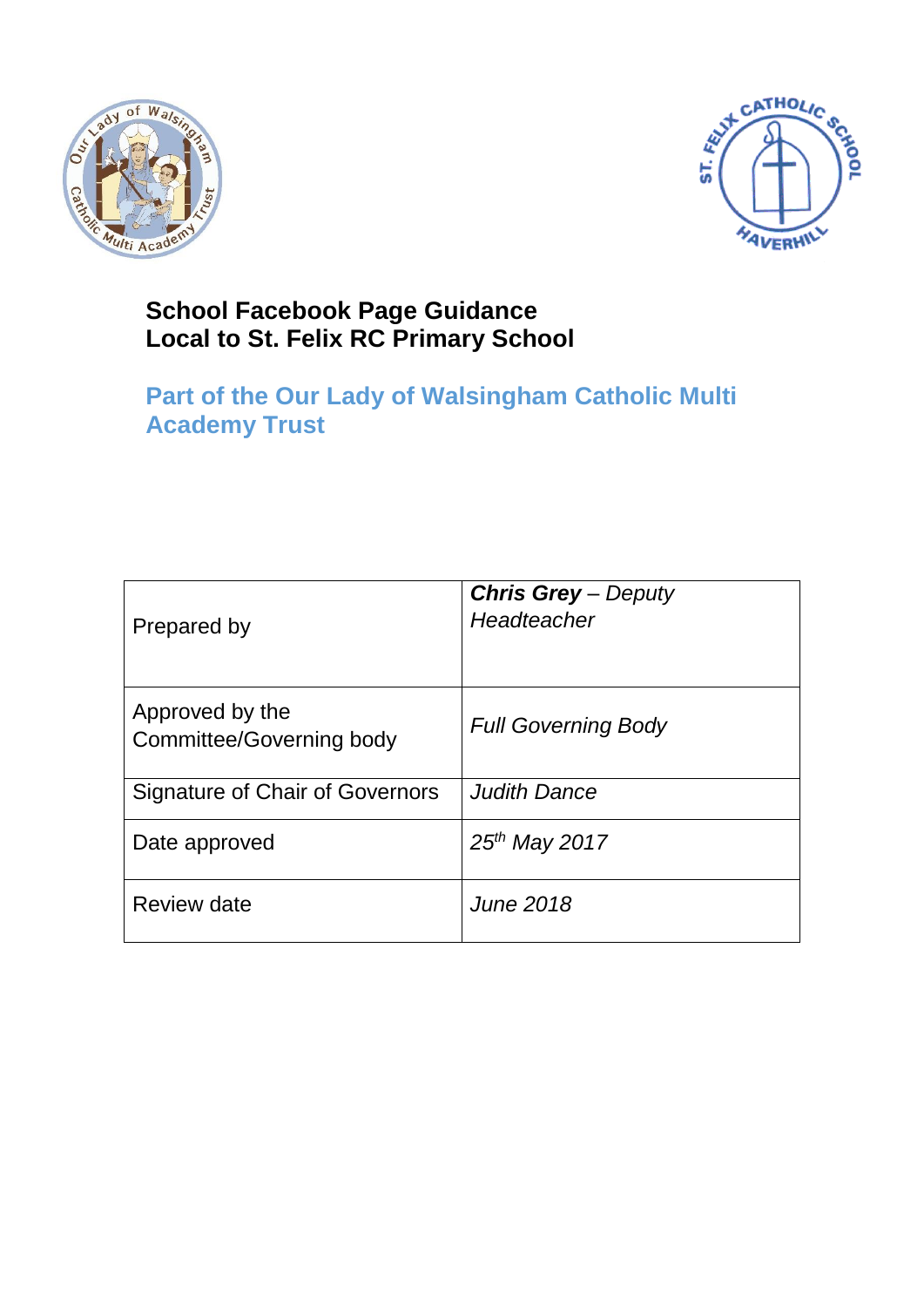# St. Felix RC Primary School School Facebook Page Guidance

## Rationale

Maintaining an online presence is vital for St. Felix RC Primary School. We have a strong community and through social media, we can ensure the community remain up-to-date with school life and that the profile of the school continues to be promoted positively. Further to this, an online presence is important in attracting future enrolment of pupils.

Having a school website is an essential part of this, but web users must specifically visit the school website regularly to receive this information. By having a Facebook page, St. Felix RC Primary School is able to feed information related to the school directly onto the news feeds of the members of the page.

## Aims

The purpose of having a school Facebook Page is:

#### Communication

- To aid communication and information sharing, along with existing methods (school website; ParentMail texts and emails; paper letters; flyers).
- To make school announcements.
- To announce any updated information that appears on our school website via Facebook.
- To highlight positive school achievements in a forum where they can be shared by the school community.
- To facilitate communication and networking opportunities between parents especially new or prospective parents.
- To maintain contact with past parents and past pupils.

### Raising the Profile

- To use Facebook as a means of raising the profile of the school to a wider audience.
- To publicise school events, encouraging a strong community link, especially with parents.
- To have a Facebook Feed embedded on the homepage of the school website.
- To increase awareness about school fundraising, especially charity events (including those run by the Home School Association).

#### Points to note

 Facebook lists a minimum age requirement of 13, and all parents are reminded that children under the age of 13 should not be on Facebook.